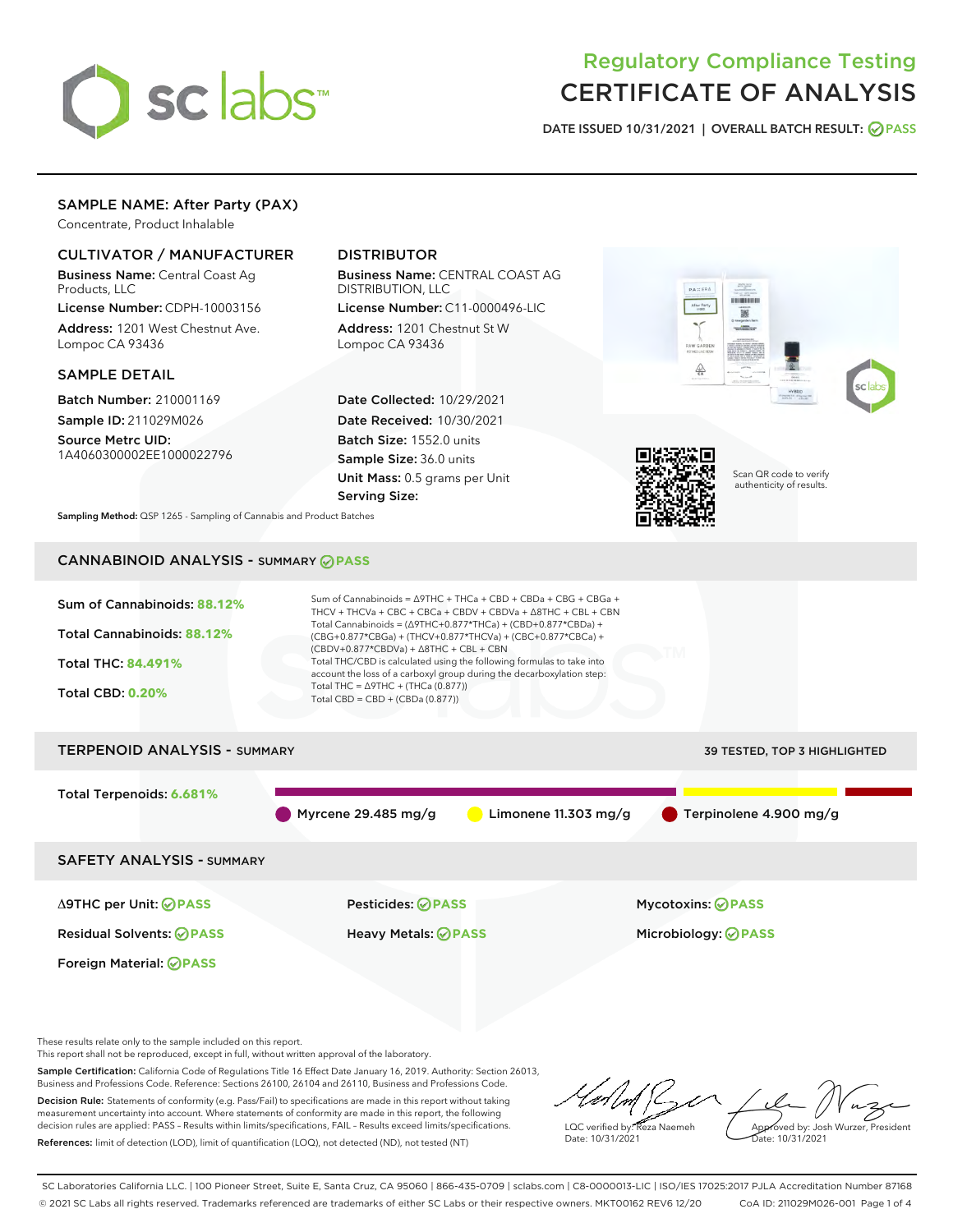



AFTER PARTY (PAX) | DATE ISSUED 10/31/2021 | OVERALL BATCH RESULT:  $\bigcirc$  PASS

### CANNABINOID TEST RESULTS - 10/30/2021 2 PASS

Tested by high-performance liquid chromatography with diode-array detection (HPLC-DAD). **Method:** QSP 1157 - Analysis of Cannabinoids by HPLC-DAD

#### TOTAL CANNABINOIDS: **88.12%**

Total Cannabinoids (Total THC) + (Total CBD) + (Total CBG) + (Total THCV) + (Total CBC) + (Total CBDV) + ∆8THC + CBL + CBN

TOTAL THC: **84.491%** Total THC (∆9THC+0.877\*THCa)

TOTAL CBD: **0.20%**

Total CBD (CBD+0.877\*CBDa)

TOTAL CBG: 2.043% Total CBG (CBG+0.877\*CBGa)

TOTAL THCV: 0.87% Total THCV (THCV+0.877\*THCVa)

TOTAL CBC: ND Total CBC (CBC+0.877\*CBCa)

TOTAL CBDV: ND Total CBDV (CBDV+0.877\*CBDVa)

| <b>COMPOUND</b>  | LOD/LOQ<br>(mg/g)          | <b>MEASUREMENT</b><br><b>UNCERTAINTY</b><br>(mg/g) | <b>RESULT</b><br>(mg/g) | <b>RESULT</b><br>(%) |
|------------------|----------------------------|----------------------------------------------------|-------------------------|----------------------|
| Δ9THC            | 0.06/0.26                  | ±29.065                                            | 844.91                  | 84.491               |
| <b>CBG</b>       | 0.06/0.19                  | ±0.805                                             | 20.43                   | 2.043                |
| <b>THCV</b>      | 0.1/0.2                    | ±0.43                                              | 8.7                     | 0.87                 |
| <b>CBN</b>       | 0.1/0.3                    | ±0.20                                              | 3.0                     | 0.30                 |
| $\triangle$ 8THC | 0.1/0.4                    | ±0.18                                              | 2.2                     | 0.22                 |
| <b>CBD</b>       | 0.07/0.29                  | ±0.093                                             | 2.00                    | 0.200                |
| <b>THCa</b>      | 0.05/0.14                  | N/A                                                | <b>ND</b>               | <b>ND</b>            |
| <b>THCVa</b>     | 0.07/0.20                  | N/A                                                | <b>ND</b>               | <b>ND</b>            |
| <b>CBDa</b>      | 0.02/0.19                  | N/A                                                | <b>ND</b>               | <b>ND</b>            |
| <b>CBDV</b>      | 0.04 / 0.15                | N/A                                                | <b>ND</b>               | <b>ND</b>            |
| <b>CBDVa</b>     | 0.03 / 0.53                | N/A                                                | <b>ND</b>               | <b>ND</b>            |
| <b>CBGa</b>      | 0.1/0.2                    | N/A                                                | <b>ND</b>               | <b>ND</b>            |
| <b>CBL</b>       | 0.06 / 0.24                | N/A                                                | <b>ND</b>               | <b>ND</b>            |
| <b>CBC</b>       | 0.2 / 0.5                  | N/A                                                | <b>ND</b>               | <b>ND</b>            |
| <b>CBCa</b>      | 0.07 / 0.28                | N/A                                                | <b>ND</b>               | <b>ND</b>            |
|                  | <b>SUM OF CANNABINOIDS</b> |                                                    | 881.2 mg/g              | 88.12%               |

#### **UNIT MASS: 0.5 grams per Unit**

| ∆9THC per Unit                        | 1120 per-package limit | 422.46 mg/unit | <b>PASS</b> |
|---------------------------------------|------------------------|----------------|-------------|
| <b>Total THC per Unit</b>             |                        | 422.46 mg/unit |             |
| <b>CBD</b> per Unit                   |                        | $1.00$ mg/unit |             |
| <b>Total CBD per Unit</b>             |                        | $1.00$ mg/unit |             |
| Sum of Cannabinoids<br>per Unit       |                        | 440.6 mg/unit  |             |
| <b>Total Cannabinoids</b><br>per Unit |                        | 440.7 mg/unit  |             |

# TERPENOID TEST RESULTS - 10/31/2021

Terpene analysis utilizing gas chromatography-flame ionization detection (GC-FID). **Method:** QSP 1192 - Analysis of Terpenoids by GC-FID

| <b>COMPOUND</b>         | LOD/LOQ<br>(mg/g) | <b>MEASUREMENT</b><br><b>UNCERTAINTY</b><br>(mg/g) | <b>RESULT</b><br>(mg/g)                         | <b>RESULT</b><br>(%) |
|-------------------------|-------------------|----------------------------------------------------|-------------------------------------------------|----------------------|
| Myrcene                 | 0.008 / 0.025     | ±0.3804                                            | 29.485                                          | 2.9485               |
| Limonene                | 0.005 / 0.016     | ±0.1616                                            | 11.303                                          | 1.1303               |
| Terpinolene             | 0.008 / 0.026     | ±0.1004                                            | 4.900                                           | 0.4900               |
| $\alpha$ Pinene         | 0.005 / 0.017     | ±0.0359                                            | 4.177                                           | 0.4177               |
| Ocimene                 | 0.011 / 0.038     | ±0.1297                                            | 4.042                                           | 0.4042               |
| $\beta$ Caryophyllene   | 0.004 / 0.012     | ±0.1402                                            | 3.937                                           | 0.3937               |
| $\beta$ Pinene          | 0.004 / 0.014     | ±0.0297                                            | 2.584                                           | 0.2584               |
| Linalool                | 0.009 / 0.032     | ±0.0927                                            | 2.439                                           | 0.2439               |
| $\alpha$ Humulene       | 0.009/0.029       | ±0.0297                                            | 0.926                                           | 0.0926               |
| Fenchol                 | 0.010 / 0.034     | ±0.0275                                            | 0.711                                           | 0.0711               |
| Terpineol               | 0.016 / 0.055     | ±0.0374                                            | 0.609                                           | 0.0609               |
| trans-ß-Farnesene       | 0.008 / 0.025     | ±0.0105                                            | 0.296                                           | 0.0296               |
| Camphene                | 0.005 / 0.015     | ±0.0028                                            | 0.241                                           | 0.0241               |
| Borneol                 | 0.005 / 0.016     | ±0.0061                                            | 0.146                                           | 0.0146               |
| $\alpha$ Phellandrene   | 0.006 / 0.020     | ±0.0018                                            | 0.131                                           | 0.0131               |
| $\gamma$ Terpinene      | 0.006 / 0.018     | ±0.0020                                            | 0.116                                           | 0.0116               |
| $\alpha$ Terpinene      | 0.005 / 0.017     | ±0.0017                                            | 0.114                                           | 0.0114               |
| 3 Carene                | 0.005 / 0.018     | ±0.0015                                            | 0.106                                           | 0.0106               |
| Fenchone                | 0.009 / 0.028     | ±0.0021                                            | 0.072                                           | 0.0072               |
| Caryophyllene<br>Oxide  | 0.010 / 0.033     | ±0.0033                                            | 0.072                                           | 0.0072               |
| $\alpha$ Bisabolol      | 0.008 / 0.026     | ±0.0036                                            | 0.068                                           | 0.0068               |
| Valencene               | 0.009 / 0.030     | ±0.0045                                            | 0.065                                           | 0.0065               |
| Nerolidol               | 0.009 / 0.028     | ±0.0030                                            | 0.048                                           | 0.0048               |
| Citronellol             | 0.003 / 0.010     | ±0.0018                                            | 0.037                                           | 0.0037               |
| Geraniol                | 0.002 / 0.007     | ±0.0016                                            | 0.037                                           | 0.0037               |
| p-Cymene                | 0.005 / 0.016     | ±0.0009                                            | 0.035                                           | 0.0035               |
| Eucalyptol              | 0.006 / 0.018     | ±0.0008                                            | 0.033                                           | 0.0033               |
| Guaiol                  | 0.009 / 0.030     | ±0.0015                                            | 0.031                                           | 0.0031               |
| Sabinene Hydrate        | 0.006 / 0.022     | ±0.0011                                            | 0.028                                           | 0.0028               |
| Nerol                   | 0.003 / 0.011     | ±0.0009                                            | 0.021                                           | 0.0021               |
| Sabinene                | 0.004 / 0.014     | N/A                                                | <loq< th=""><th><loq< th=""></loq<></th></loq<> | <loq< th=""></loq<>  |
| <b>Geranyl Acetate</b>  | 0.004 / 0.014     | N/A                                                | <loq< th=""><th><loq< th=""></loq<></th></loq<> | <loq< th=""></loq<>  |
| (-)-Isopulegol          | 0.005 / 0.016     | N/A                                                | ND                                              | ND                   |
| Camphor                 | 0.006 / 0.019     | N/A                                                | ND                                              | ND                   |
| Isoborneol              | 0.004 / 0.012     | N/A                                                | ND                                              | ND                   |
| Menthol                 | 0.008 / 0.025     | N/A                                                | ND                                              | ND                   |
| R-(+)-Pulegone          | 0.003 / 0.011     | N/A                                                | ND                                              | ND                   |
| $\alpha$ Cedrene        | 0.005 / 0.016     | N/A                                                | ND                                              | ND                   |
| Cedrol                  | 0.008 / 0.027     | N/A                                                | ND                                              | ND                   |
| <b>TOTAL TERPENOIDS</b> |                   |                                                    | 66.810 mg/g                                     | 6.681%               |

SC Laboratories California LLC. | 100 Pioneer Street, Suite E, Santa Cruz, CA 95060 | 866-435-0709 | sclabs.com | C8-0000013-LIC | ISO/IES 17025:2017 PJLA Accreditation Number 87168 © 2021 SC Labs all rights reserved. Trademarks referenced are trademarks of either SC Labs or their respective owners. MKT00162 REV6 12/20 CoA ID: 211029M026-001 Page 2 of 4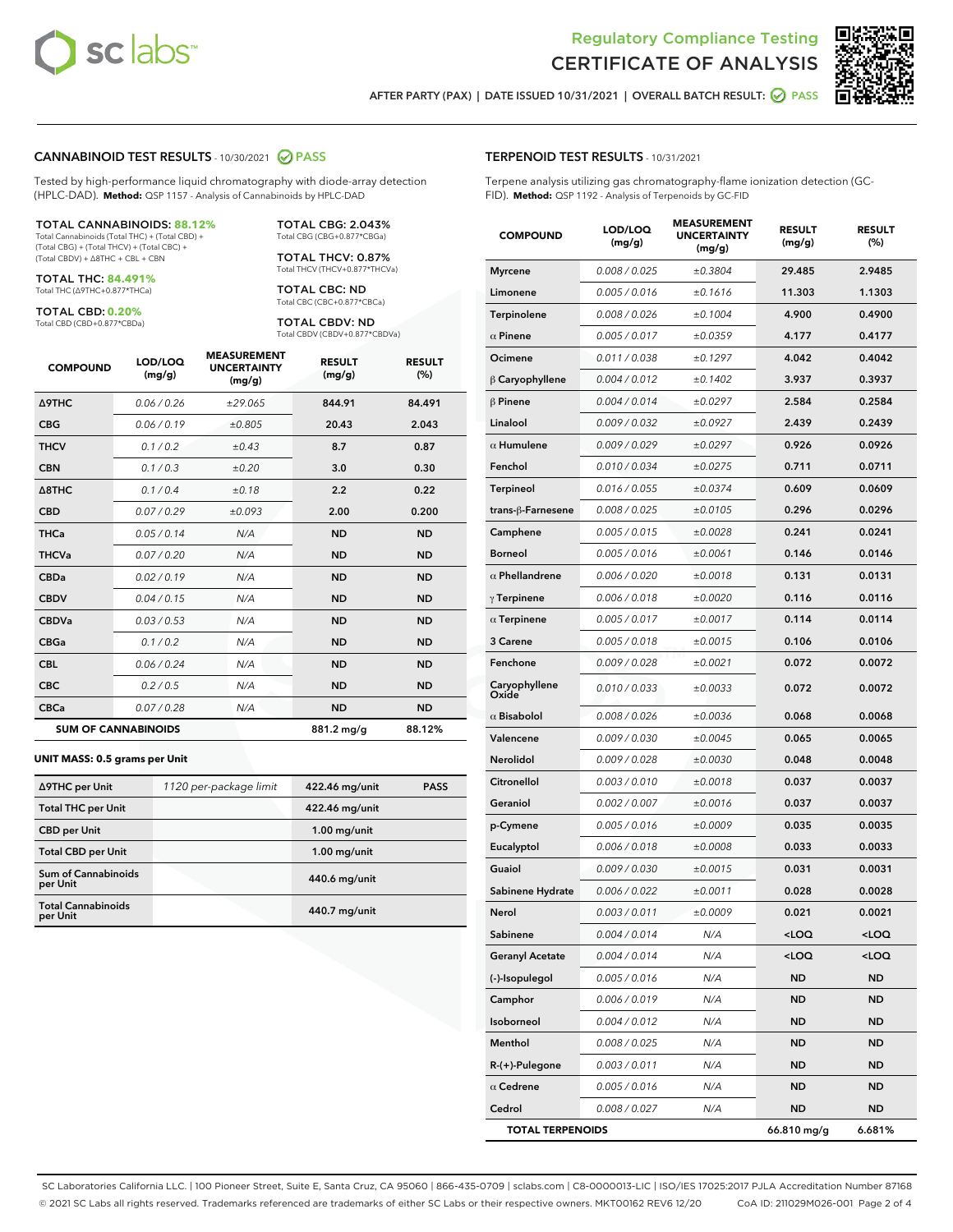



AFTER PARTY (PAX) | DATE ISSUED 10/31/2021 | OVERALL BATCH RESULT: 2 PASS

# CATEGORY 1 PESTICIDE TEST RESULTS - 10/31/2021 2 PASS

Pesticide and plant growth regulator analysis utilizing high-performance liquid chromatography-mass spectrometry (HPLC-MS) or gas chromatography-mass spectrometry (GC-MS). \*GC-MS utilized where indicated. **Method:** QSP 1212 - Analysis of Pesticides and Mycotoxins by LC-MS or QSP 1213 - Analysis of Pesticides by GC-MS

| <b>COMPOUND</b>             | LOD/LOQ<br>$(\mu g/g)$ | <b>ACTION</b><br><b>LIMIT</b><br>$(\mu g/g)$ | <b>MEASUREMENT</b><br><b>UNCERTAINTY</b><br>$(\mu g/g)$ | <b>RESULT</b><br>$(\mu g/g)$ | <b>RESULT</b> |
|-----------------------------|------------------------|----------------------------------------------|---------------------------------------------------------|------------------------------|---------------|
| Aldicarb                    | 0.03/0.08              | $>$ LOD                                      | N/A                                                     | <b>ND</b>                    | <b>PASS</b>   |
| Carbofuran                  | 0.02 / 0.05            | $\ge$ LOD                                    | N/A                                                     | <b>ND</b>                    | <b>PASS</b>   |
| Chlordane*                  | 0.03/0.08              | $>$ LOD                                      | N/A                                                     | <b>ND</b>                    | <b>PASS</b>   |
| Chlorfenapyr*               | 0.03 / 0.10            | $\ge$ LOD                                    | N/A                                                     | <b>ND</b>                    | <b>PASS</b>   |
| Chlorpyrifos                | 0.02 / 0.06            | $\ge$ LOD                                    | N/A                                                     | <b>ND</b>                    | <b>PASS</b>   |
| Coumaphos                   | 0.02 / 0.07            | $\ge$ LOD                                    | N/A                                                     | <b>ND</b>                    | <b>PASS</b>   |
| Daminozide                  | 0.02 / 0.07            | $\ge$ LOD                                    | N/A                                                     | <b>ND</b>                    | <b>PASS</b>   |
| <b>DDVP</b><br>(Dichlorvos) | 0.03/0.09              | $\ge$ LOD                                    | N/A                                                     | <b>ND</b>                    | <b>PASS</b>   |
| <b>Dimethoate</b>           | 0.03/0.08              | $\ge$ LOD                                    | N/A                                                     | <b>ND</b>                    | <b>PASS</b>   |
| Ethoprop(hos)               | 0.03/0.10              | $\ge$ LOD                                    | N/A                                                     | <b>ND</b>                    | <b>PASS</b>   |
| Etofenprox                  | 0.02 / 0.06            | $\ge$ LOD                                    | N/A                                                     | <b>ND</b>                    | <b>PASS</b>   |
| Fenoxycarb                  | 0.03 / 0.08            | $\ge$ LOD                                    | N/A                                                     | <b>ND</b>                    | <b>PASS</b>   |
| Fipronil                    | 0.03/0.08              | $>$ LOD                                      | N/A                                                     | <b>ND</b>                    | <b>PASS</b>   |
| Imazalil                    | 0.02 / 0.06            | $\ge$ LOD                                    | N/A                                                     | <b>ND</b>                    | <b>PASS</b>   |
| Methiocarb                  | 0.02 / 0.07            | $\ge$ LOD                                    | N/A                                                     | <b>ND</b>                    | <b>PASS</b>   |
| Methyl<br>parathion         | 0.03/0.10              | $\ge$ LOD                                    | N/A                                                     | <b>ND</b>                    | <b>PASS</b>   |
| <b>Mevinphos</b>            | 0.03/0.09              | $\ge$ LOD                                    | N/A                                                     | <b>ND</b>                    | <b>PASS</b>   |
| Paclobutrazol               | 0.02 / 0.05            | $>$ LOD                                      | N/A                                                     | <b>ND</b>                    | <b>PASS</b>   |
| Propoxur                    | 0.03/0.09              | $\ge$ LOD                                    | N/A                                                     | <b>ND</b>                    | <b>PASS</b>   |
| Spiroxamine                 | 0.03 / 0.08            | $\ge$ LOD                                    | N/A                                                     | <b>ND</b>                    | <b>PASS</b>   |
| Thiacloprid                 | 0.03/0.10              | $\ge$ LOD                                    | N/A                                                     | <b>ND</b>                    | <b>PASS</b>   |
|                             |                        |                                              |                                                         |                              |               |

## CATEGORY 2 PESTICIDE TEST RESULTS - 10/31/2021 @ PASS

| <b>COMPOUND</b>          | LOD/LOQ<br>$(\mu g/g)$ | <b>ACTION</b><br><b>LIMIT</b><br>$(\mu g/g)$ | <b>MEASUREMENT</b><br><b>UNCERTAINTY</b><br>$(\mu g/g)$ | <b>RESULT</b><br>$(\mu g/g)$ | <b>RESULT</b> |
|--------------------------|------------------------|----------------------------------------------|---------------------------------------------------------|------------------------------|---------------|
| Abamectin                | 0.03/0.10              | 0.1                                          | N/A                                                     | <b>ND</b>                    | <b>PASS</b>   |
| Acephate                 | 0.02/0.07              | 0.1                                          | N/A                                                     | <b>ND</b>                    | <b>PASS</b>   |
| Acequinocyl              | 0.02/0.07              | 0.1                                          | N/A                                                     | <b>ND</b>                    | <b>PASS</b>   |
| Acetamiprid              | 0.02/0.05              | 0.1                                          | N/A                                                     | <b>ND</b>                    | <b>PASS</b>   |
| Azoxystrobin             | 0.02/0.07              | 0.1                                          | N/A                                                     | <b>ND</b>                    | <b>PASS</b>   |
| <b>Bifenazate</b>        | 0.01/0.04              | 0.1                                          | N/A                                                     | <b>ND</b>                    | <b>PASS</b>   |
| <b>Bifenthrin</b>        | 0.02 / 0.05            | 3                                            | N/A                                                     | <b>ND</b>                    | <b>PASS</b>   |
| <b>Boscalid</b>          | 0.03/0.09              | 0.1                                          | N/A                                                     | <b>ND</b>                    | <b>PASS</b>   |
| Captan                   | 0.19/0.57              | 0.7                                          | N/A                                                     | <b>ND</b>                    | <b>PASS</b>   |
| Carbaryl                 | 0.02/0.06              | 0.5                                          | N/A                                                     | <b>ND</b>                    | <b>PASS</b>   |
| Chlorantranilip-<br>role | 0.04/0.12              | 10                                           | N/A                                                     | <b>ND</b>                    | <b>PASS</b>   |
| Clofentezine             | 0.03/0.09              | 0.1                                          | N/A                                                     | <b>ND</b>                    | <b>PASS</b>   |

# CATEGORY 2 PESTICIDE TEST RESULTS - 10/31/2021 continued

| <b>COMPOUND</b>               | LOD/LOQ<br>(µg/g) | <b>ACTION</b><br><b>LIMIT</b><br>$(\mu g/g)$ | <b>MEASUREMENT</b><br><b>UNCERTAINTY</b><br>$(\mu g/g)$ | <b>RESULT</b><br>(µg/g) | <b>RESULT</b> |
|-------------------------------|-------------------|----------------------------------------------|---------------------------------------------------------|-------------------------|---------------|
| Cyfluthrin                    | 0.12 / 0.38       | $\overline{c}$                               | N/A                                                     | ND                      | <b>PASS</b>   |
| Cypermethrin                  | 0.11 / 0.32       | $\mathcal{I}$                                | N/A                                                     | ND                      | <b>PASS</b>   |
| <b>Diazinon</b>               | 0.02 / 0.05       | 0.1                                          | N/A                                                     | <b>ND</b>               | <b>PASS</b>   |
| Dimethomorph                  | 0.03 / 0.09       | 2                                            | N/A                                                     | ND                      | <b>PASS</b>   |
| Etoxazole                     | 0.02 / 0.06       | 0.1                                          | N/A                                                     | ND                      | <b>PASS</b>   |
| Fenhexamid                    | 0.03 / 0.09       | 0.1                                          | N/A                                                     | ND                      | <b>PASS</b>   |
| Fenpyroximate                 | 0.02 / 0.06       | 0.1                                          | N/A                                                     | <b>ND</b>               | <b>PASS</b>   |
| Flonicamid                    | 0.03 / 0.10       | 0.1                                          | N/A                                                     | ND                      | <b>PASS</b>   |
| Fludioxonil                   | 0.03 / 0.10       | 0.1                                          | N/A                                                     | ND                      | <b>PASS</b>   |
| Hexythiazox                   | 0.02 / 0.07       | 0.1                                          | N/A                                                     | ND                      | <b>PASS</b>   |
| Imidacloprid                  | 0.04 / 0.11       | 5                                            | N/A                                                     | ND                      | <b>PASS</b>   |
| Kresoxim-methyl               | 0.02 / 0.07       | 0.1                                          | N/A                                                     | ND                      | <b>PASS</b>   |
| Malathion                     | 0.03 / 0.09       | 0.5                                          | N/A                                                     | ND                      | <b>PASS</b>   |
| Metalaxyl                     | 0.02 / 0.07       | $\overline{c}$                               | N/A                                                     | ND                      | <b>PASS</b>   |
| Methomyl                      | 0.03 / 0.10       | $\mathbf{1}$                                 | N/A                                                     | ND                      | <b>PASS</b>   |
| Myclobutanil                  | 0.03 / 0.09       | 0.1                                          | N/A                                                     | <b>ND</b>               | <b>PASS</b>   |
| Naled                         | 0.02 / 0.07       | 0.1                                          | N/A                                                     | ND                      | <b>PASS</b>   |
| Oxamyl                        | 0.04 / 0.11       | 0.5                                          | N/A                                                     | ND                      | PASS          |
| Pentachloronitro-<br>benzene* | 0.03 / 0.09       | 0.1                                          | N/A                                                     | ND                      | <b>PASS</b>   |
| Permethrin                    | 0.04 / 0.12       | 0.5                                          | N/A                                                     | ND                      | <b>PASS</b>   |
| Phosmet                       | 0.03 / 0.10       | 0.1                                          | N/A                                                     | ND                      | <b>PASS</b>   |
| Piperonylbu-<br>toxide        | 0.02 / 0.07       | 3                                            | N/A                                                     | <b>ND</b>               | <b>PASS</b>   |
| Prallethrin                   | 0.03 / 0.08       | 0.1                                          | N/A                                                     | ND                      | <b>PASS</b>   |
| Propiconazole                 | 0.02 / 0.07       | 0.1                                          | N/A                                                     | <b>ND</b>               | <b>PASS</b>   |
| Pyrethrins                    | 0.04 / 0.12       | 0.5                                          | N/A                                                     | ND                      | <b>PASS</b>   |
| Pyridaben                     | 0.02 / 0.07       | 0.1                                          | N/A                                                     | <b>ND</b>               | <b>PASS</b>   |
| Spinetoram                    | 0.02 / 0.07       | 0.1                                          | N/A                                                     | ND                      | <b>PASS</b>   |
| Spinosad                      | 0.02 / 0.07       | 0.1                                          | N/A                                                     | ND                      | <b>PASS</b>   |
| Spiromesifen                  | 0.02 / 0.05       | 0.1                                          | N/A                                                     | <b>ND</b>               | <b>PASS</b>   |
| Spirotetramat                 | 0.02 / 0.06       | 0.1                                          | N/A                                                     | ND                      | <b>PASS</b>   |
| Tebuconazole                  | 0.02 / 0.07       | 0.1                                          | N/A                                                     | ND                      | <b>PASS</b>   |
| Thiamethoxam                  | 0.03 / 0.10       | 5                                            | N/A                                                     | <b>ND</b>               | <b>PASS</b>   |
| Trifloxystrobin               | 0.03 / 0.08       | 0.1                                          | N/A                                                     | <b>ND</b>               | <b>PASS</b>   |

SC Laboratories California LLC. | 100 Pioneer Street, Suite E, Santa Cruz, CA 95060 | 866-435-0709 | sclabs.com | C8-0000013-LIC | ISO/IES 17025:2017 PJLA Accreditation Number 87168 © 2021 SC Labs all rights reserved. Trademarks referenced are trademarks of either SC Labs or their respective owners. MKT00162 REV6 12/20 CoA ID: 211029M026-001 Page 3 of 4